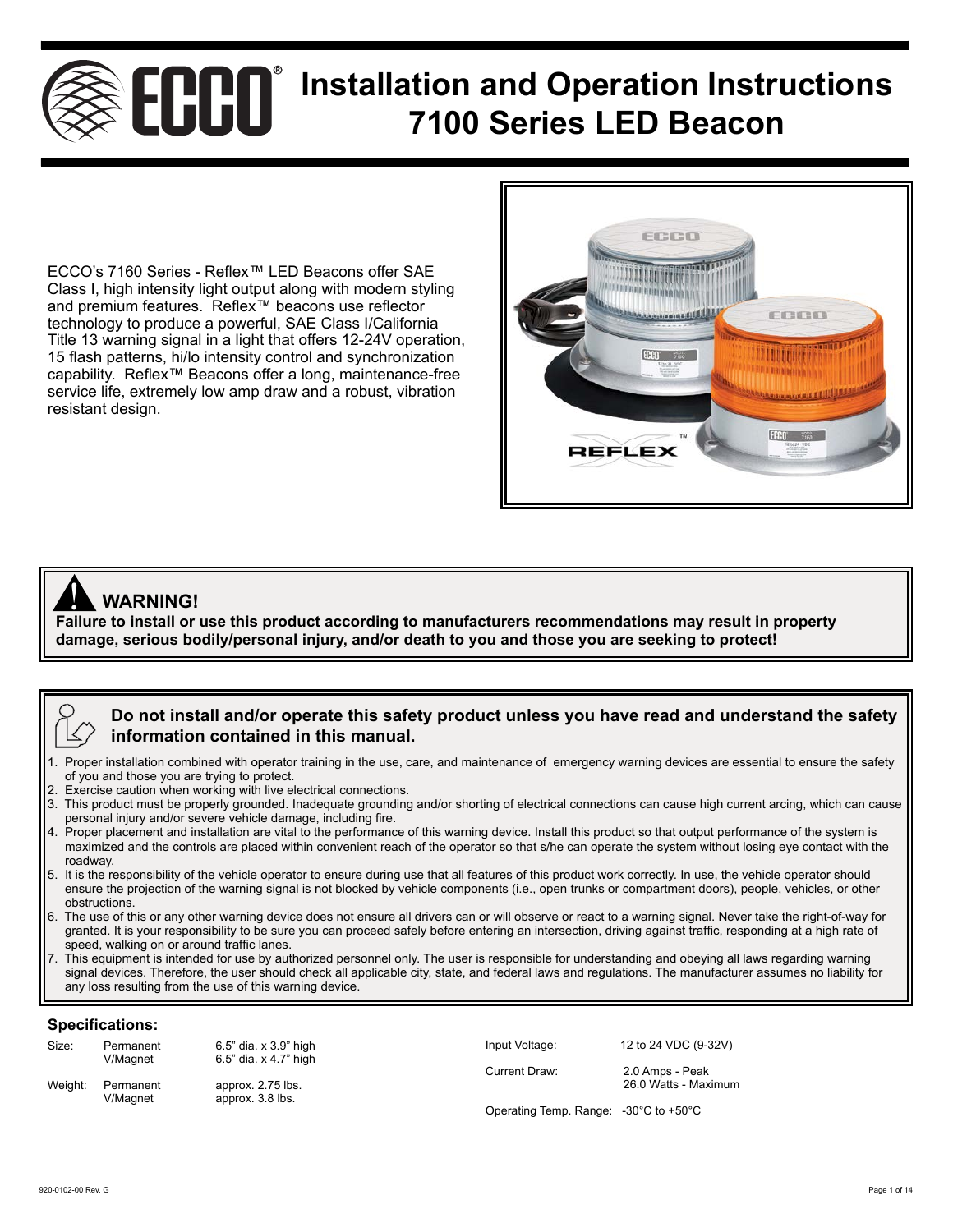#### **Installation & Mounting:**

 **Important!** This unit is a safety device, and it must be connected to its own separate, fused power point to assure its continued operation should any other electrical accessory fail.

Carefully remove the beacon and place it on a flat surface. Examine the unit for transit damage, and locate all parts. If damage is found, or parts are missing, contact ECCO. Do not use damaged or broken parts.



**Caution!** When drilling into any vehicle surface, make sure that the area is free from any electrical wires, fuel lines, vehicle upholstery, etc. that could be

#### **Permanent Mounting:**

- 1. Select the desired location on a flat surface for the beacon to be mounted. The visibility of the flash and ease of wiring access should be taken into consideration in the selection of the mounting location.
- 2. Using the base gasket as a template, mark the three mounting hole locations (see Figure 1).
- 3. Drill the holes using a 7/32" drill size.
- 4. A fourth hole may be drilled for wire access as shown in Figure 1, or the wires may be routed through the slot in the base for external access.
- 5. Connect the power wires as shown in the wiring section (see Figure 3).
- 6. Mount the beacon with #10 hardware.

#### **Pipe Mounting:**

The base features female 1" NPT threads for pipe mounting the beacon.







#### **Temporary Mounting, Vacuum-Magnet Mount:**

The Vacuum-Magnet Mount feature includes a suction cup on the bottom of the beacon, with a magnet inside of the suction cup, for a secure, temporary mount. The beacon should be placed in the center of the roof where the least amount of curvature occurs. Before installing, make sure the mounting surface is clean and there is no debris on the bottom of the beacon or on the roof of the vehicle, which could reduce the holding power of the suction cup and magnet. Place and remove the beacon without sliding to avoid scratching the paint on the vehicle. After placement, the beacon should adhere firmly to the surface. If the unit slides or moves easily, a proper installation has not been obtained. To release the vacuum, lift the tab to release the airlock (see Figure 2). To protect the Vacuum-Magnet Mount assembly, return beacon to the box when not in use. **Do not attempt to attach the beacon to an ice-covered surface.**



 $\overline{\phantom{a}}$ 

## **WARNING!**

WARNING!<br>Maximum recommended vehicle speed for safe operation using the Vacuum Mount model is 65 mph (104 km/h), when fitted to the center of a vehicle roof **of steel construction. Higher speeds could cause the mount to fail, resulting in the beacon flying off of the vehicle, which could cause damage to other vehicles, and injury or death to the passengers. The vacuum-magnet mount is not intended as a permanent mounting for the beacon. The vacuum-magnet mount unit must be mounted on a flat smooth magnetic surface (i.e. no fiberglass, ribbed style roofs, etc.). Ensure that the magnet is kept clean.**

## **WARNING!** <u>|</u><br>!

**Failure to follow these instructions can result in fire or injury from excessive heat build up.**

Operator is responsible for ensuring cigarette adapter fits correctly into cigarette/auxiliary outlet used.

For proper operation, verify cigarette/auxiliary outlet circuit is rated to supply a minimum of 10 amps. (See specifications section for rated current in amperes).

Do not exceed the current rating for the cigarette lighter power outlet recommended by vehicle manufacturer.

Keep cigarette lighter adapter and outlet, clean and free of debris.

Do not use the cigarette lighter adapter when wet.

Insert cigarette lighter adapter fully into the outlet for proper connection.

Grasp cigarette lighter adapter, NOT cord, to remove from outlet.

Remove cigarette lighter adapter completely from outlet when light is not in use.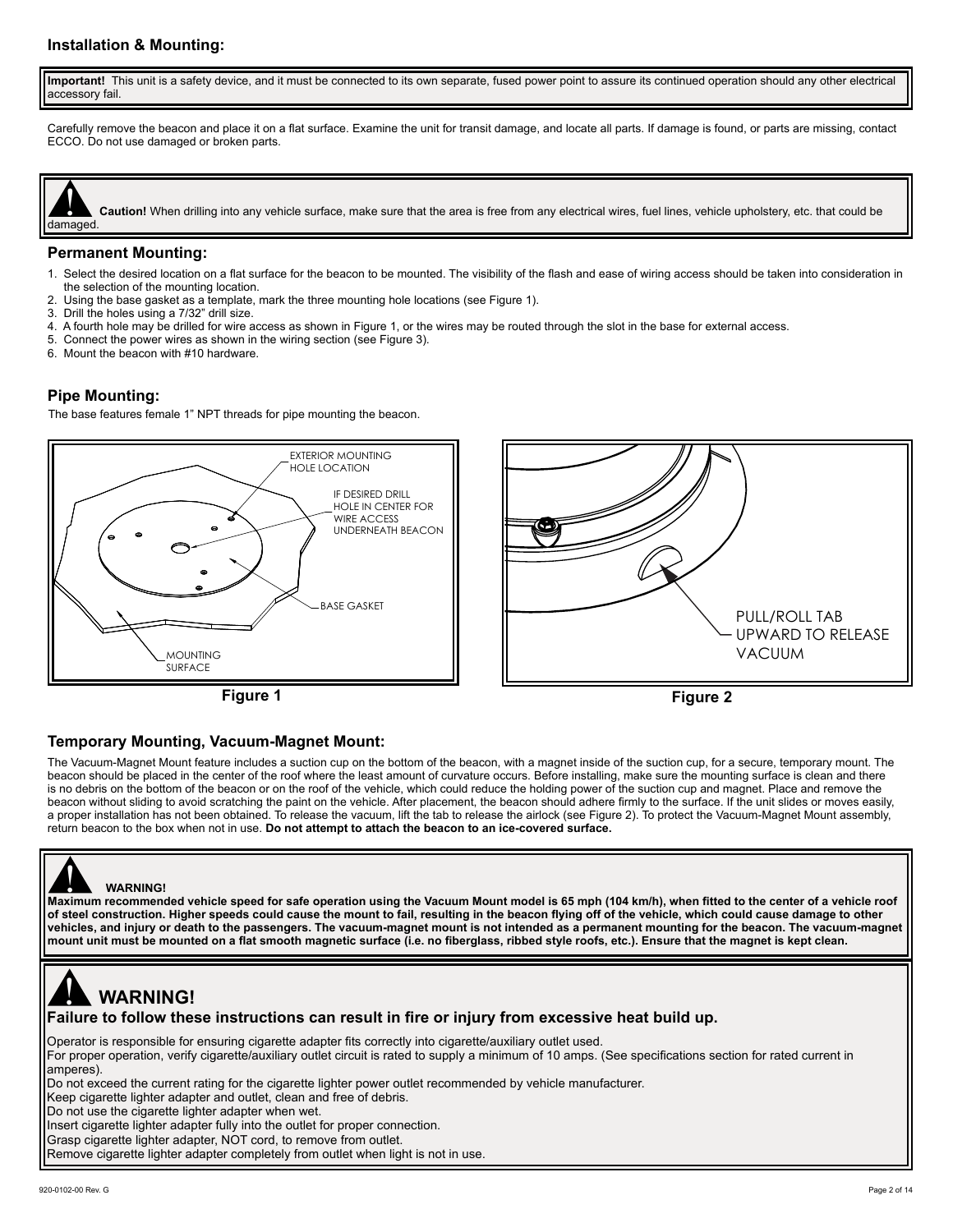**Note**: Operating the vehicle without the outer lens installed on the product may result in damage that will **NOT** be covered under warranty.

**Important!** Disable power before wiring up the beacon.

#### **Wiring:**

The wiring for this configuration is as shown in Figure 3 below. All wiring should be a minimum of 18AWG. The positive line must have a 5 amp fuse, as shown. A switch may be used to control the on/off function.



Wire functions are as follows:

| <b>Black Wire:</b>  | Ground. Connect to either the battery negative terminal or<br>a suitable chassis point.                                                                                                                                                                                                                                                                                                                                                            |
|---------------------|----------------------------------------------------------------------------------------------------------------------------------------------------------------------------------------------------------------------------------------------------------------------------------------------------------------------------------------------------------------------------------------------------------------------------------------------------|
| <b>Red Wire:</b>    | Power. Switch to +12/24V to operate the flasher. Must<br>be powered through the fuse, located as close to the bat-                                                                                                                                                                                                                                                                                                                                 |
|                     | tery terminal as possible.                                                                                                                                                                                                                                                                                                                                                                                                                         |
| <b>Yellow Wire:</b> | Flash pattern set. Apply +12/24V momentarily<br>(< 1 sec) to cycle through the available flash patterns (see<br>table). Holding power on this wire for $> 1$ sec will select<br>the previous pattern.                                                                                                                                                                                                                                              |
| <b>Blue Wire:</b>   | Sync wire. Connect to other blue sync wires of other<br>7160 beacons to allow synchronizing of flash patterns<br>(see notes). Connecting the sync wires together does not<br>alter the flash patterns of any of the beacons – it only con-<br>trols the relative timing of the flash patterns (see notes).<br>This wire may also be connected to other compatible<br>ECCO synchronizing products. If unused, leave uncon-<br>nected and insulated. |
| <b>Orange Wire:</b> | When connected to positive supply, the light output is<br>dimmed by 50%.                                                                                                                                                                                                                                                                                                                                                                           |

#### **Flash Patterns**

The 7160 series beacon can be configured to flash the following patterns (in the order below) by momentarily applying power to the yellow wire as described in the wiring section. The beacon must be powered through the black and red wires to allow pattern selection.

| <b>Flash Pattern Chart</b> |                    |              |            |                            |          |  |
|----------------------------|--------------------|--------------|------------|----------------------------|----------|--|
| Sequence                   | <b>Description</b> | <b>Phase</b> | <b>FPM</b> | <b>SAE J845</b><br>Class 1 | Title 13 |  |
| $\mathbf 1$ .              | Steady             | N/A          | N/A        | N/A                        | N/A      |  |
| 2.                         | Title 13 Single    | A            | 65         | Yes                        | Yes      |  |
| 3.                         | Title 13 Single    | B            | 65         | Yes                        | Yes      |  |
| 4.                         | Title 13 Double    | A            | 65         | Yes                        | Yes      |  |
| 5.                         | Title 13 Double    | B            | 65         | Yes                        | Yes      |  |
| 6.                         | Title 13 Quad      | A            | 65         | Yes                        | Yes      |  |
| 7 <sub>1</sub>             | Title 13 Quad      | B            | 65         | Yes                        | Yes      |  |
| 8.                         | Double             | A            | 75         | Yes                        | N/A      |  |
| 9.                         | Double             | B            | 75         | Yes                        | N/A      |  |
| 10.                        | <b>Fast Double</b> | A            | 130        | N/A                        | N/A      |  |
| 11.                        | <b>Fast Double</b> | B            | 130        | N/A                        | N/A      |  |
| 12.                        | Quad               | A            | 75         | Yes                        | N/A      |  |
| 13.                        | Quad               | B            | 75         | Yes                        | N/A      |  |
| 14.                        | Quint Hold         | A            | 75         | Yes                        | N/A      |  |
| 15.                        | Quint Hold         | B            | 75         | Yes                        | N/A      |  |
| 16.                        | <b>Burst</b>       | A            | 75         | Yes                        | N/A      |  |
| 17.                        | <b>Burst</b>       | B            | 75         | Yes                        | N/A      |  |
| 18.                        | Slow Rotate        | N/A          | 75         | N/A                        | N/A      |  |
| 19.                        | <b>Fast Rotate</b> | N/A          | 120        | N/A                        | N/A      |  |
| 20.                        | <b>Wave Rotate</b> | N/A          | 70         | N/A                        | N/A      |  |
| 21.                        | Rotate/ Quad       | N/A          | 150/75     | N/A                        | N/A      |  |
| 22.                        | Ramp Up/Down       | N/A          | N/A        | N/A                        | N/A      |  |
| 23.                        | Random             | N/A          | N/S        | N/A                        | N/A      |  |

**Changing Flash Patterns for Vacuum Mount Beacons:** Use momentary switch on cigarette plug.

#### **Notes on Synchronizing and Phase:**

Phases A and B for each style of flash pattern in the table denote the relative timing between beacons connected in a synchronizing installation. To operate simultaneously, each beacon must be set to the same phase (A + A or B + B); to operate alternately, beacons must be set to have the opposite phase (A + B or  $B + A$ ).

To simplify the set-up of a synchronized installation, the following process is recommended:<br>1. Determine the desired style of flash pattern for each beacon and set each unit individual

- 1. Determine the desired style of flash pattern for each beacon and set each unit individually (without the BLUE wires connected together) to avoid confusion. It is also strongly recommended that the same style of flash pattern be used on all units to produce the most effective warning pattern.
- 2. Connect the BLUE (SYNC) wires together and check that the units are flashing in a synchronized manner as expected. If a pattern on one module appears to be wrong, the YELLOW (PATTERN SET) wire can be used to cycle forward or backward on that individual beacon until the correct pattern is selected. Note: This will only change the pattern in the one beacon and will not affect the other units connected to the BLUE (SYNC) wire.
- 3. Synchronizing is not possible with magnet and vacuum mount beacons.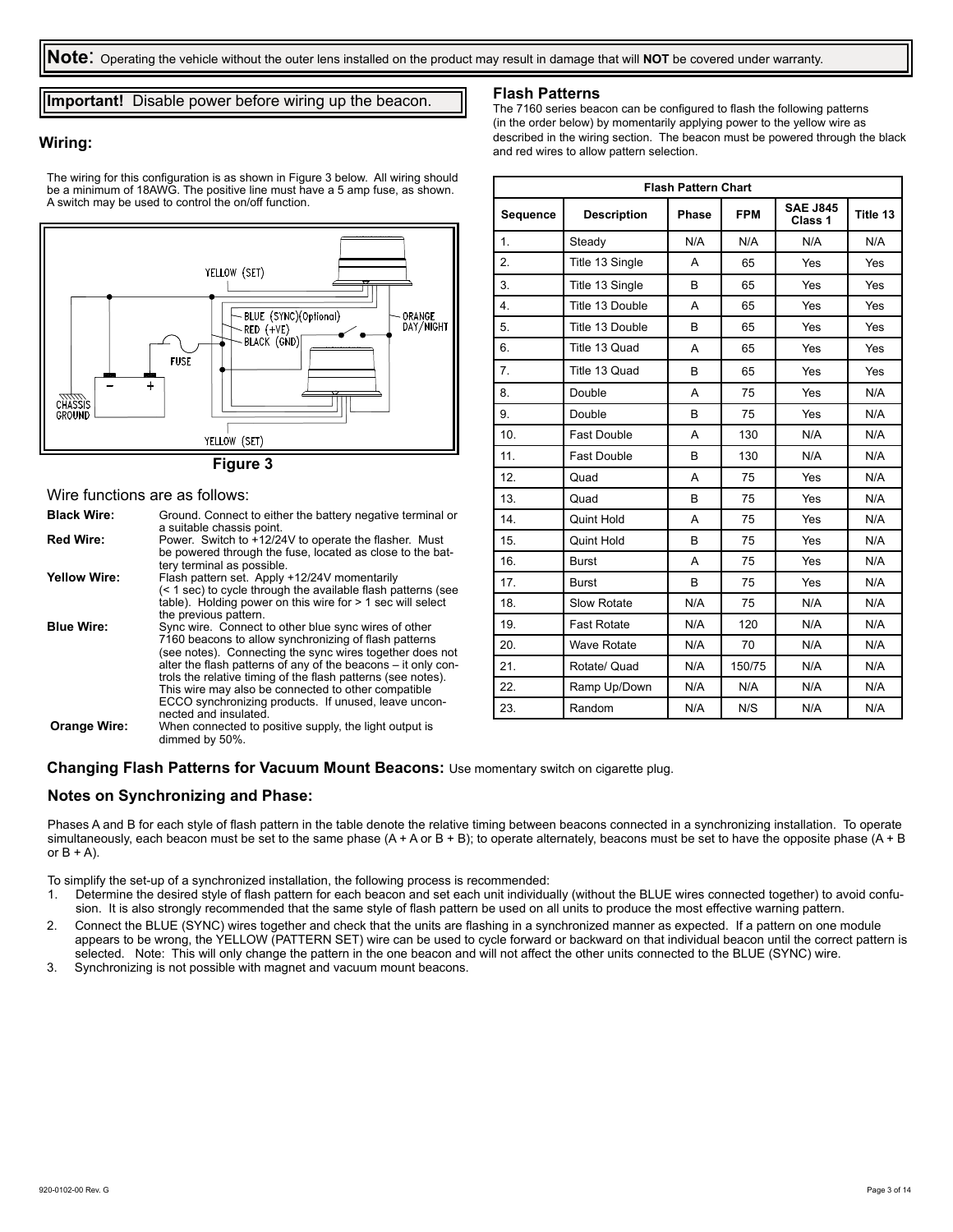## **Title 13. Motor Vehicles**

**Division 2. Department of the Califonia Highway Patrol Chapter 2. Lighting Equipment**

**Article 7. Mounting Requirements**

#### **§685. Installation and Maintenance.**

Lighting equipment shall be securely mounted on a rigid part of the vehicle to prevent noticeable vibration of the beam and shall be maintained with the proper aim when the vehicle is stationary and in motion. No lighting device, unless otherwise permitted, shall be mounted so any portion of the vehicle, load, or vehicle equipment interferes with the distribution of light or decreases its intensity within the photometric test angles unless an additional device is installed so the combination of the two meets these requirements. Mounting heights shall be measured from the center of the lamp or reflector to the level surface upon which the vehicle stands when it is without load.

**Note:**

**Authority cited: Section 26103, Vehicle Code. Reference: Sections 24012 and 26103, Vehicle Code.**

#### **§686. Mounting of Aftermarket Devices.**

Aftermarket lamps, with orientation markings such as "top" shall be mounted in accordance with the markings. Sealed and semisealed optical units shall be installed with the lettering on the lens face right side up. Front and rear reflex reflectors shall be securely mounted on a rigid part of the vehicle with the plane of the lens perpendicular to the roadway and parallel to the rear axle. Side reflex reflectors shall be mounted with the lens face perpendicular to the roadway and parallel to the rear wheels. Aftermarket devices with nonadjustable housings shall be mounted with the base on a horizontal or vertical surface, whichever is appropriate, unless different mounting instructions are included with such devices when offered for sale.

**Note:**

#### **Authority cited: Section 26103, Vehicle Code. Reference: Sections 24012 and 26103, Vehicle Code.**

#### **§687. Mounting of Original Equipment Devices.**

Original equipment lamps and reflex reflectors designed for a particular make of vehicle and installed on another vehicle shall be mounted at the same angle as on the vehicle for which they were designed. They need not be mounted at the same height or lateral spacing as on the original vehicle but must comply with the appropriate height and location limitations in this title and the Vehicle Code.

**Note:**

**Authority cited: Section 26103, Vehicle Code. Reference: Sections 24012 and 26103, Vehicle Code.**

#### **§700. Warning Lamps.**

Required front warning lamps other than school bus warning lamps, shall be mounted so the entire projected area of the lens is visible from all eye heights of drivers of other vehicles at angles within 45 deg left to 45 deg right of the front of the vehicle. If the light within these required angles is blocked by the vehicle or any substantial object on it, an additional warning lamp shall be displayed within the obstructed angle. Warning lamps may be mounted at any height.

**Note:**

#### **Authority cited: Section 26103, Vehicle Code. Reference: Sections 24012 and 26103, Vehicle Code.**

#### Manufacturer Limited Warranty and Limitation of Liability:

Manufacturer warrants that on the date of purchase this product will conform to Manufacturer's specifications for this product (which are available from the Manufac-<br>turer upon request), and Manufacturer further warrants t (60) months from the date of purchase. Other warranties may apply, call Manufacturer for details. Manufacturer will, at its discretion, repair or replace any product found by the Manufacturer to be defective and subject to this Limited Warranty.

DAMAGE TO PARTS OR PRODUCTS RESULTING FROM TAMPERING, ACCIDENT, ABUSE, MISUSE, NEGLIGENCE, UNAPPROVED MODIFICATIONS, FIRE<br>OR OTHER HAZARD; IMPROPER INSTALLATION OR OPERATION; OR NOT BEING MAINTAINED IN ACCORDANCE WITH THE

ORAL STATEMENTS OR REPRESENTATIONS ABOUT THE PRODUCT WHICH MAY HAVE BEEN MADE BY SALESPEOPLE, DEALERS, AGENTS OR OTHER MANUFACTURER'S REPRESENTATIVES DO NOT CONSTITUTE WARRANTIES. THIS LIMITED WARRANTY MAY NOT BE AMENDED, MODIFIED, OR ENLARGED EXCEPT BY A WRITTEN AGREEMENT SIGNED BY AN AUTHORIZED OFFICIAL OF MANUFACTURER WHICH EXPRESSLY REFERS TO THIS LIMITED WARRANTY.

#### Exclusion of Other Warranties:

MANUFACTURER MAKES NO OTHER WARRANTIES, EXPRESS OR IMPLIED. THE IMPLIED WARRANTIES FOR MERCHANTABILITY OR FITNESS FOR A PARTICULAR PURPOSE ARE HEREBY EXCLUDED AND SHALL NOT APPLY TO THE PRODUCT. BUYER'S SOLE AND EXCLUSIVE REMEDY IN CONTRACT, TORT, OR UNDER ANY OTHER THEORY AGAINST MANUFACTURER REGARDING THE PRODUCT AND ITS USE SHALL BE THE REPLACEMENT OR REPAIR OF THE PRODUCT AS DESCRIBED ABOVE.

#### Limitation of Liability:

IN THE EVENT OF LIABILITY FOR DAMAGES ARISING OUT OF THIS LIMITED WARRANTY OR ANY OTHER CLAIM RELATED TO THE MANUFACTURER'S<br>PRODUCTS, MANUFACTURER'S LIABILITY FOR DAMAGES SHALL BE LIMITED TO THE AMOUNT PAID FOR THE PRODUCT POSSIBILITY OF SUCH DAMAGES. MANUFACTURER SHALL HAVE NO FURTHER OBLIGATION OR LIABILITY WITH RESPECT TO THE PRODUCT OR ITS SALE, OPERATION AND USE, AND MANUFACTURER NEITHER ASSUMES NOR AUTHORIZES THE ASSUMPTION OF ANY OTHER OBLIGATION OR LIABIL-<br>ITY IN CONNECTION WITH SUCH PRODUCT.

This Limited Warranty defines specific legal rights. You may have other legal rights which vary from state to state. Some states do not allow the exclusion or limitation of incidental or consequential damages.



833 West Diamond St Boise, Idaho 83705 **Customer Service** USA 800-635-5900 UK +44 (0)113 237 5340 AUS +61 (0)3 63322444 www.eccogroup.com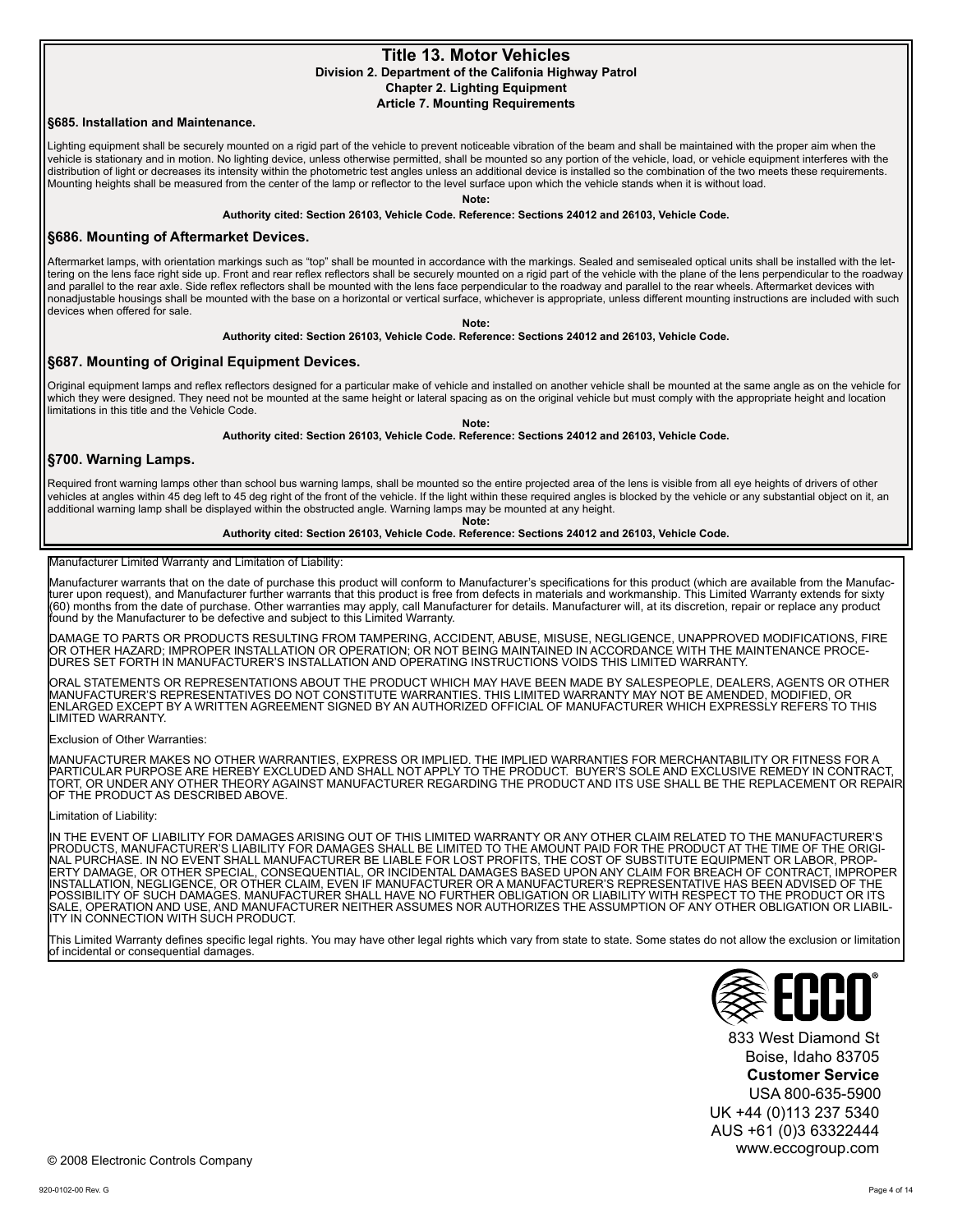

## **Instrucciones de instalación y uso Baliza LED Serie 7100**

Serie 7160 de ECCO - Reflex™ Las balizas LED ofrecen salida de luz de alta intensidad SAE Clase I, junto con características de estilo moderno y de alta calidad. Las balizas Reflex™ usan tecnología de reflector para producir una señal de advertencia potente, SAE Clase I/Título 13 de California en una luz que ofrece funcionamiento de 12-24 V, 15 patrones de intermitencia, control de alta/baja intensidad y capacidad de sincronización. Las balizas Reflex™ ofrecen una larga vida de servicio sin mantenimiento, un consumo de amperios extremadamente bajo y un diseño robusto, resistente a las vibraciones.



¡IMPORTANTE! Lea todas las instrucciones antes de la instalación y el uso. Instalador: El presente manual debe entregarse al usuario final.



## **¡ADVERTENCIA!**

**Alges de la producta**<br>En caso de no instalar ni utilizar este producto conforme a las sugerencias del fabricante se podrían ocasionar **daños a la propiedad, lesiones graves personales o el deceso del usuario y de las personas que se busca proteger.** 

## **No instale ni opere este producto de seguridad sin haber leído y comprendido la información de seguridad que se incluye en el presente manual.**

- La instalación apropiada junto con la capacitación del operador en el uso, cuidado y mantenimiento de los dispositivos de advertencia de emergencia son esenciales para garantizar la seguridad del usuario y de las personas que intenta proteger.
- 2. Tenga precaución al trabajar con conexiones eléctricas energizadas.
- 3. Este producto debe tener la descarga a tierra apropiada. Una conexión a tierra inadecuada o el cortocircuito de las conexiones eléctricas pueden generar la formación de arcos eléctricos de alta corriente, lo cual puede ocasionar lesiones personales o daños graves al vehículo, incluso incendios.
- 4. La colocación e instalación apropiadas son esenciales para el desempeño de este dispositivo de advertencia. Instale este producto para que el rendimiento de salida del sistema sea óptimo y para que los controles queden dentro del alcance conveniente del operador, de modo que pueda operar el sistema sin perder de vista el camino.
- 5. Es responsabilidad del operador del vehículo asegurar que durante el uso todas las características del producto funcionen correctamente. En uso, el operador del vehículo debe garantizar que la proyección de la señal de advertencia no quede bloqueada por los componentes del vehículo (es decir, puertas del compartimiento o maleteros abiertos), por personas, vehículos ni otras obstrucciones.
- 6. El uso de este o cualquier otro dispositivo de advertencia no garantiza que todos los conductores puedan advertir o reaccionar frente a una señal de advertencia. No asuma nunca el derecho de paso. Es su responsabilidad asegurarse de que puede continuar en forma segura antes de ingresar a una intersección, conducir con tránsito que se desplaza en dirección opuesta, reaccionar frente a la velocidad o caminar sobre o alrededor de las vías de circulación.
- 7. Este equipo está destinado solo al uso por parte de personal autorizado. El usuario es responsable de conocer y cumplir con todas las leyes relacionadas con los dispositivos de señales de advertencia. Por lo tanto, el usuario debe comprobar todas las disposiciones y leyes locales, estatales y federales aplicables. El fabricante no asume responsabilidad por la pérdida que resulte del uso de este dispositivo de advertencia.

#### **Especificaciones:**

| Tamaño: | Permanente                    | 6,5 pulg. (16,5 cm) de diámetro x 3,9 pulg.<br>$(9.90 \text{ cm})$ de alto | Tensión de entrada:                                             | 12 a 24 V CC (9-32 V)                 |
|---------|-------------------------------|----------------------------------------------------------------------------|-----------------------------------------------------------------|---------------------------------------|
|         | Vacío magnético               | 6,5 pulg. (16,5 cm) de diámetro x 4,7 pulg.<br>$(11.9 \text{ cm})$ de alto | Consumo de corriente:                                           | $2.0 A - Pico$<br>26,0 vatios, máximo |
| Peso:   | Permanente<br>Vacío magnético | aprox. 2,75 lb (1,25 kg)<br>aprox. 3,8 lb (1,72 kg)                        | Temp. de funcionamiento temp.: $-30\degree C$ a +50 $\degree C$ |                                       |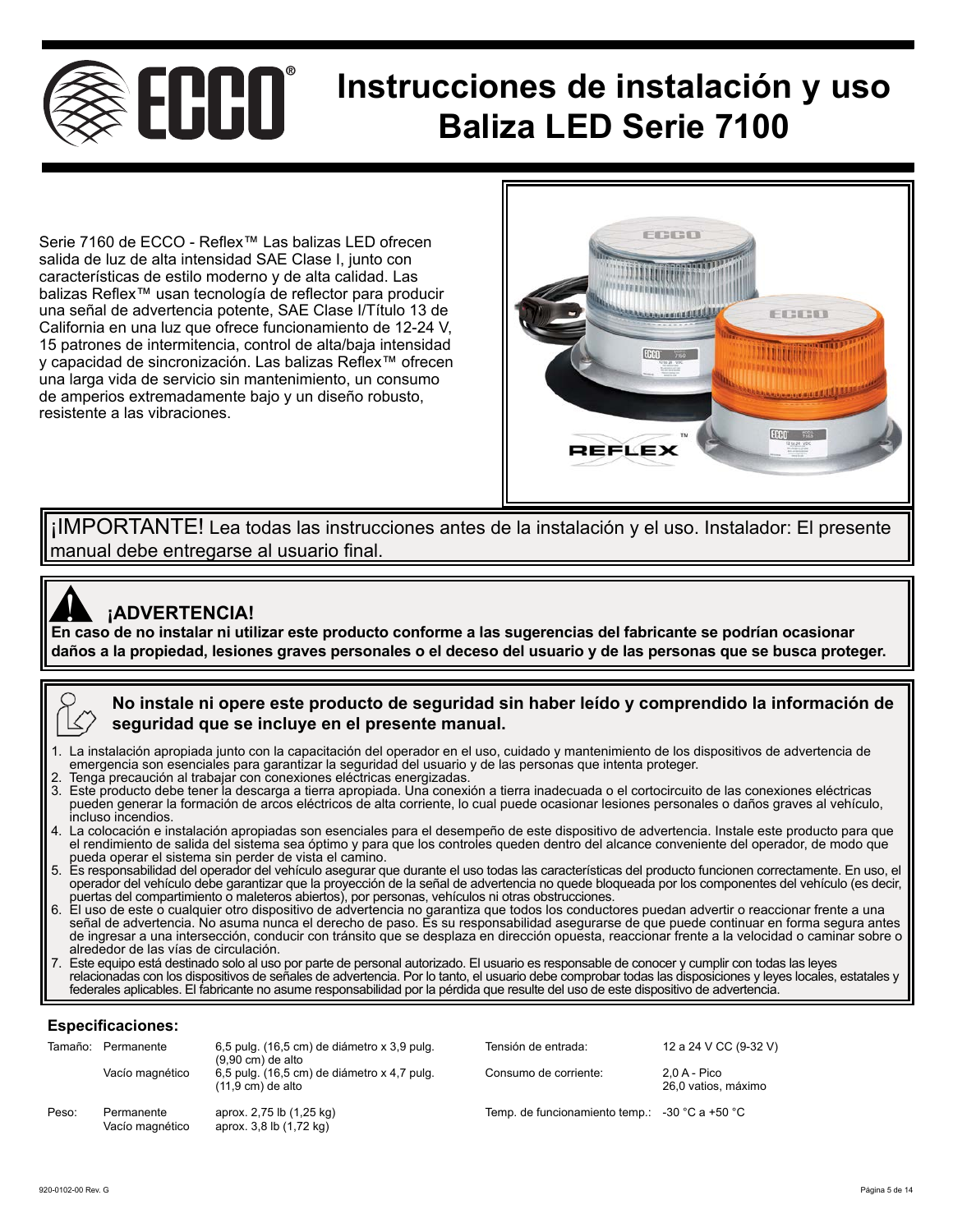#### **Instalación y montaje:**

**¡Importante!** Esta unidad es un dispositivo de seguridad y debe conectarse a su propia alimentación con fusible, para garantizar una operación continua en el caso de que falle cualquier otro accesorio eléctrico.

Retire la baliza con cuidado y colóquela sobre una superficie plana. Examine la unidad para detectar si se produjeron daños durante el traslado y ubique todas las piezas. Si se encuentran daños o faltan piezas, comuníquese con ECCO. No utilice piezas dañadas o rotas.

**¡Precaución!** Al perforar cualquier superficie del vehículo, asegúrese de que no haya cables eléctricos, mangueras de combustible, tapicería, etc. en el **Exercise de la precaución!** Al precaución! Al precaución! Al proportada que pudiesen dañarse.

#### **Montaje permanente:**

- 1. Seleccione la ubicación deseada sobre una superficie plana para realizar el montaje de la baliza. Al seleccionar la ubicación de montaje, se deben tener en cuenta la visibilidad de la luz intermitente y la facilidad de acceso al cableado.
- 2. Usando la junta de la base como plantilla, marque las ubicaciones de los tres orificios de montaje (vea la Figura 1).
- 3. Perfore los orificios con un taladro de 7/32 pulg. (5,55 mm).
- 4. Se puede perforar un cuarto orificio para el acceso del cable según se muestra en la Figura 1, o se pueden pasar los cables por la ranura de la base para acceso externo.
- 5. Conecte los cables de alimentación como se indica en la sección de cableado (vea la Figura 3).
- 6. Realice el montaje de la baliza con herrajes n.° 10.

#### **Montaje del tubo:**

La base cuenta con roscas NPT hembra de 1" para el montaje de la baliza con tubos.







#### **Montaje temporario, montaje de vacío magnético:**

La característica de montaje de vacío magnético incluye una ventosa de succión en la parte inferior de la baliza, con un imán dentro de la ventosa para lograr un montaje temporario y seguro. La baliza debe colocarse en el centro del techo donde se produce la menor cantidad de curvatura. Antes de la instalación, asegúrese de que la superficie de montaje esté limpia y que no haya residuos en la parte inferior de la baliza ni sobre el techo del vehículo, lo que podría reducir el poder de sujeción del imán y de la ventosa de succión. Coloque y retire la baliza sin deslizarla para evitar rayar la pintura del vehículo. Luego de ubicarla, la baliza debe adherirse firmemente a la superficie. Si la unidad se desliza o se mueve con facilidad, no se ha logrado una instalación correcta. Para liberar el vacío, levante la pestaña para liberar la cámara de aire (vea la Figura 2). Coloque la baliza en la caja cuando no la utilice para proteger el conjunto de montaje de vacío magnético. **No intente colocar la baliza sobre una superficie recubierta de hielo.**

## **¡ADVERTENCIA!**

**seguro del modelo con montaje en vacío es de 65 mph (104 km/h) eugado está colocada en el centro del techo de un vehículo de cuando está colocada en el centro del techo de un vehículo de velocidad máxima sugerida para el vehículo para un uso cuando está colocada en el centro del techo de un vehículo de construcción de acero. Las velocidades más elevadas podrían hacer fallar el montaje desprendiendo la baliza del vehículo, lo cual podría ocasionar daños a otros vehículos y lesiones o la muerte de los pasajeros. El montaje de vacío magnético no está diseñado para ser un montaje permanente para la baliza. La unidad con montaje de vacío magnético debe colocarse sobre una superficie magnética lisa y plana (es decir, que no sean techos de fibra de vidrio, acanalados, etc.). Asegúrese de que el imán se mantenga limpio.**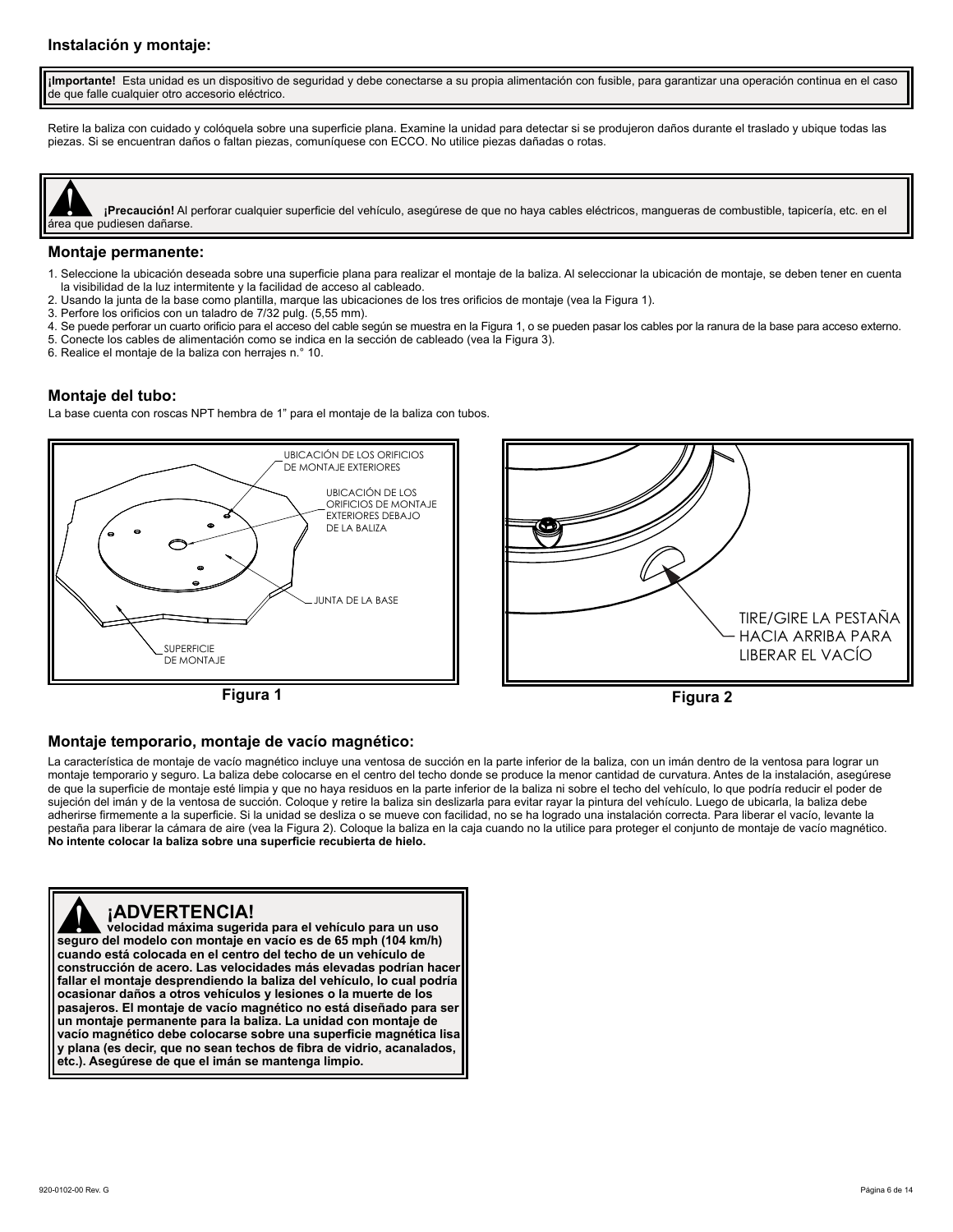#### **¡Importante!** Desconecte la energía antes de cablear la baliza.

El cableado para esta configuración es el que se muestra en la figura 3 a continuación. Todo el cableado debe ser como mínimo 18 AWG. La línea positiva debe tener un fusible de 5 amperes, según se indica. Se puede utilizar un interruptor para controlar la función de encendido-apagado.



#### **Figura 3**

#### Las funciones de los cables son las siguientes:

| Cable negro:      | Tierra. Conéctelo al terminal negativo de la batería o en un punto<br>adecuado del chasis.                                                                                                                                                                                                                                                                                                                                                                                                                                                                                     |
|-------------------|--------------------------------------------------------------------------------------------------------------------------------------------------------------------------------------------------------------------------------------------------------------------------------------------------------------------------------------------------------------------------------------------------------------------------------------------------------------------------------------------------------------------------------------------------------------------------------|
| Cable rojo:       | Alimentación. Conmuta a +12/24V para operar la luz intermitente.<br>Debe recibir energía a través del fusible, que se ubica lo más cerca<br>posible del terminal de la batería.                                                                                                                                                                                                                                                                                                                                                                                                |
| Cable amarillo:   | Establece el patrón de intermitencia. Aplique +12/24V<br>momentáneamente                                                                                                                                                                                                                                                                                                                                                                                                                                                                                                       |
|                   | (< 1 seg.) para recorrer los patrones de intermitencia disponibles<br>(vea la tabla). Al dejar energizado este cable durante > 1 seg. se<br>selecciona el patrón anterior.                                                                                                                                                                                                                                                                                                                                                                                                     |
| Cable azul:       | Cable de sincronización. Se conecta con otros cables de<br>sincronización azul de otras balizas 7160 para permitir la<br>sincronización de los patrones de intermitencia (vea las notas).<br>La conexión de los cables de sincronización entre sí no altera<br>los patrones de intermitencia de cualquiera de las balizas: solo<br>controla la sincronización relativa de los patrones de intermitencia<br>(vea las notas). Este cable también puede conectarse con otros<br>productos de sincronización ECCO compatibles. Si no se utiliza,<br>déjelo desconectado y aislado. |
| Cable anaranjado: | Al conectarse a una alimentación positiva, la salida de luz se<br>atenúa 50 %.                                                                                                                                                                                                                                                                                                                                                                                                                                                                                                 |

#### **Patrones de intermitencia**

Las balizas de la serie 7160 pueden configurarse para emitir los siguientes patrones (en el orden a continuación) aplicando energía momentáneamente al cable amarillo como se describe en la sección de cableado. Se debe alimentar la baliza por los cables negro y rojo para permitir la selección de patrones.

| Diagrama de patrones de intermitencia |                     |              |            |                            |           |  |
|---------------------------------------|---------------------|--------------|------------|----------------------------|-----------|--|
| Secuencia                             | Descripción         | Fase         | <b>FPM</b> | <b>SAE J845</b><br>Clase 1 | Título 13 |  |
| 1.                                    | Fijo                | N/D          | N/D        | N/D                        | N/D       |  |
| 2.                                    | Título 13 simple    | A            | 65         | Sí                         | Sí        |  |
| 3.                                    | Título 13 simple    | <sub>R</sub> | 65         | Sí                         | Sí        |  |
| 4.                                    | Título 13 doble     | A            | 65         | Sí                         | Sí        |  |
| 5.                                    | Título 13 doble     | B            | 65         | Sí                         | Sí        |  |
| 6.                                    | Título 13 cuádruple | A            | 65         | Sí                         | Sí        |  |
| 7.                                    | Título 13 cuádruple | B            | 65         | Sí                         | Sí        |  |
| 8.                                    | Doble               | A            | 75         | Sí                         | N/D       |  |
| 9.                                    | Doble               | B            | 75         | Sí                         | N/D       |  |
| 10.                                   | Doble rápido        | A            | 130        | N/D                        | N/D       |  |
| 11.                                   | Doble rápido        | B            | 130        | N/D                        | N/D       |  |
| 12.                                   | Cuádruple           | A            | 75         | Sí                         | N/D       |  |
| 13.                                   | Cuádruple           | B            | 75         | Sí                         | N/D       |  |
| 14.                                   | Quínt., mantiene    | A            | 75         | Sí                         | N/D       |  |
| 15.                                   | Quínt., mantiene    | B            | 75         | Sí                         | N/D       |  |
| 16.                                   | Ráfaga              | A            | 75         | Sí                         | N/D       |  |
| 17.                                   | Ráfaga              | B            | 75         | Sí                         | N/D       |  |
| 18.                                   | Giro lento          | N/D          | 75         | N/D                        | N/D       |  |
| 19.                                   | Giro rápido         | N/D          | 120        | N/D                        | N/D       |  |
| 20.                                   | Giro ondulado       | N/D          | 70         | N/D                        | N/D       |  |
| 21.                                   | Giro/Cuád.          | N/D          | 150/75     | N/D                        | N/D       |  |
| 22.                                   | Aumento/reducción   | N/D          | N/D        | N/D                        | N/D       |  |
| 23.                                   | Aleatorio           | N/D          | N/S        | N/D                        | N/D       |  |

#### Patrones de intermitencia cambiante para balizas de montaje de vacío: Use el interruptor momentáneo del enchufe para el encendedor.

#### **Notas sobre sincronización y fase:**

Las fases A y B de cada estilo de patrón de intermitencia de la tabla indican la sincronización relativa entre las balizas conectadas en una instalación de sincronización. Para operar en forma simultánea, cada baliza debe configurarse con la misma fase (A + A o B + B); para operar en forma alterna, las balizas deben configurarse para tener la fase opuesta  $(A + B o B + A)$ .

Para simplificar la configuración de una instalación sincronizada, se sugiere el siguiente proceso:

- 1. Determine el estilo deseado de patrón de intermitencia de cada baliza y configure cada unidad en forma individual (sin conectar entre sí los cables AZULES) para evitar confusiones. También se sugiere firmemente utilizar el mismo estilo de patrón de intermitencia en todas las unidades para producir el patrón de advertencia más eficaz.
- 2. Conecte los cables AZULES (de sincronización) entre sí y verifique que las unidades parpadeen de manera sincronizada según lo esperado. Si parece que el patrón de un módulo no es el correcto, se puede utilizar el cable AMARILLO (configurar patrón) para recorrer hacia adelante o hacia atrás los patrones en esa baliza individual hasta seleccionar el patrón correcto. Nota: Esto solo modifica el patrón de esa baliza y no afecta las otras unidades conectadas al cable AZUL (sincronización).
- 3. No es posible la sincronización con balizas de montaje magnético y de vacío.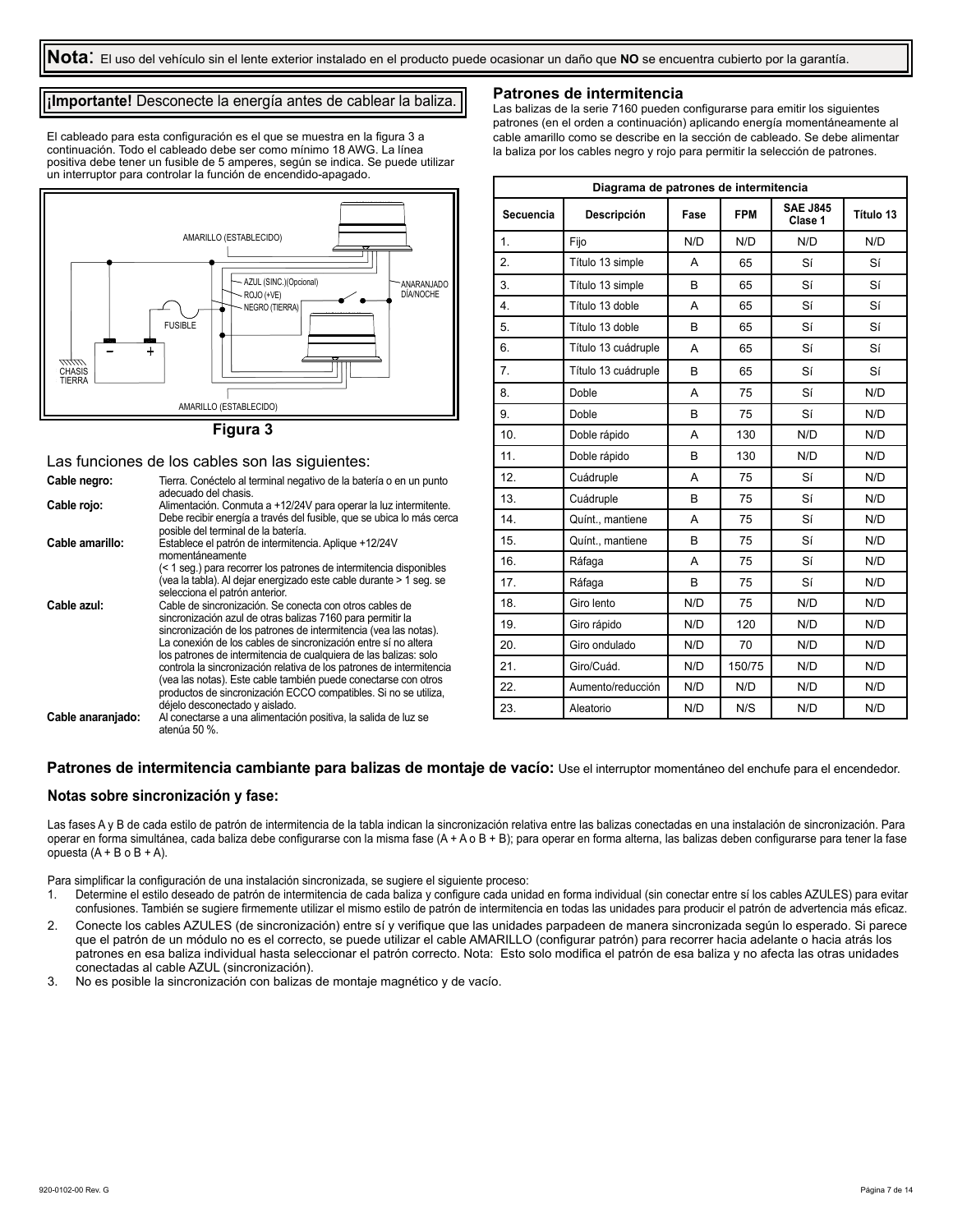#### **Título 13. Vehículos automotores División 2. Departamento de Patrullas de Carreteras de California Capítulo 2. Equipos de iluminación Artículo 7. Requisitos de montaje**

#### **§685. Instalación y mantenimiento**

Se montarán de manera segura los equipos de iluminación en una parte rígida del vehículo para prevenir la vibración apreciable del haz y se mantendrán apuntados en la dirección correcta cuando el vehículo esté estacionario y en movimiento. No se montará ningún dispositivo de iluminación, a menos que se permita expresamente, de manera que alguna parte del vehículo, la carga o los equipos del vehículo interfieran con la distribución de luz o reduzcan su intensidad dentro de los ángulos de la prueba fotométrica a menos que se instale un dispositivo adicional de manera que la combinación de ambos cumpla con estos requisitos. Se medirán las alturas de montaje desde el centro de la lámpara o reflector hasta la superficie nivelada sobre la que se encuentra el vehículo cuando está sin carga.

**Nota:**

**Autoridad citada: Sección 26103, Código de Vehículos. Referencia: Secciones 24012 y 26103, Código de Vehículos.**

#### **§686. Montajes de dispositivos accesorios.**

Las lámparas accesorias, con marcas de orientación como "arriba", se montarán de acuerdo con las marcas. Las unidades ópticas selladas y semiselladas se instalarán con la inscripción en el lado derecho de la lente hacia arriba. Los reflectores Reflex delanteros y traseros se montarán de manera segura en una parte rígida del vehículo con el plano del lente perpendicular al camino y paralelo al eje trasero. Los reflectores Reflex laterales se montarán con la cara del lente perpendicular al camino y paralela a las ruedas traseras. Los dispositivos accesorios con alojamientos no ajustables se montarán con la base sobre una superficie horizontal o vertical, lo que sea adecuado, a menos que se incluyan instrucciones de montaje diferentes con dichos dispositivos cuando se ofrecen para la venta.

**Nota:**

**Autoridad citada: Sección 26103, Código de Vehículos. Referencia: Secciones 24012 y 26103, Código de Vehículos.**

#### **§687. Montaje de dispositivos de equipos originales.**

Las lámparas de equipos y los reflectores Reflex originales diseñados para una marca de vehículo en particular e instalados en otro vehículo se montarán al mismo ángulo que en el vehículo para el que fueron diseñados. No es necesario montarlos a la misma altura o espaciamiento lateral que el vehículo original, pero deben cumplir con las limitaciones de altura y ubicación adecuadas en este título y el Código de Vehículos.

**Nota:**

**Autoridad citada: Sección 26103, Código de Vehículos. Referencia: Secciones 24012 y 26103, Código de Vehículos.**

#### **§700. Lámparas de advertencia.**

Las lámparas de advertencia delanteras requeridas, excepto las lámparas de advertencia de autobuses escolares, se montarán de manera que toda el área proyectada del lente sea visible desde todas las alturas de los ojos de los conductores de otros vehículos a ángulos de 45 grados a la izquierda hasta 45 grados a la derecha de la parte delantera del vehículo. Si la luz dentro de estos ángulos requeridos es bloqueada por el vehículo o cualquier objeto sustancial en él, se mostrará una lámpara de advertencia adicional dentro del ángulo obstruido. Se pueden montar las lámparas de advertencia a cualquier altura.

**Nota:**

**Autoridad citada: Sección 26103, Código de Vehículos. Referencia: Secciones 24012 y 26103, Código de Vehículos.**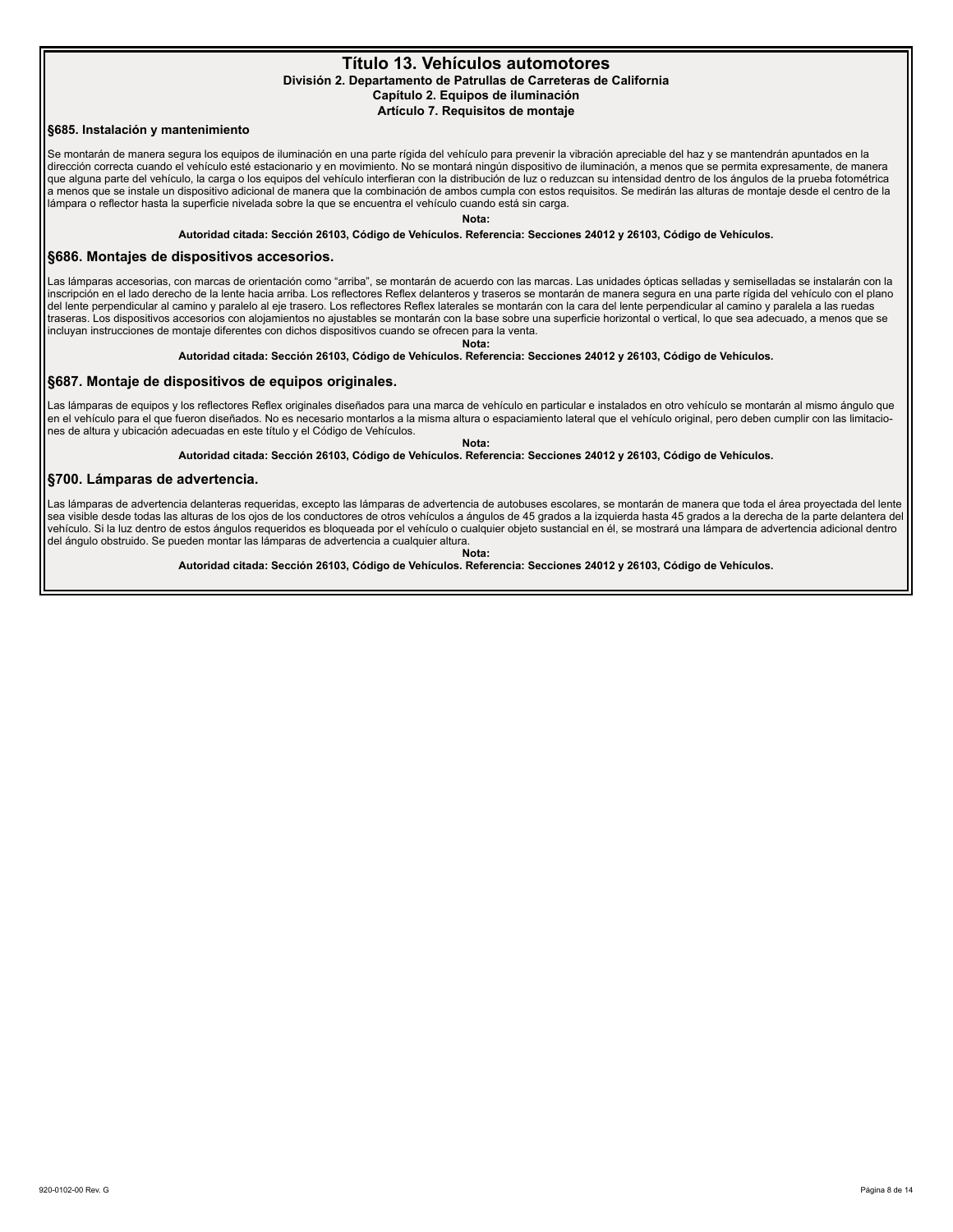#### **Limitación de responsabilidad y garantía limitada del fabricante:**

El Fabricante garantiza que al momento de la compra, este producto cumple con las especificaciones del fabricante para este (disponibles a pedido). El Fabricante garantiza además que el presente producto está libre de defectos en sus materiales y en su fabricación. Esta garantía limitada se extiende durante veinticuatro (24) meses a partir de la fecha de la compra. Pueden aplicarse otras garantías. Para obtener más información, comuníquese con el Fabricante. El Fabricante, a criterio propio, reparará o cambiará todo producto que determine como defectuoso y que esté sujeto a la presente garantía limitada.

**EL DAÑO A LAS PIEZAS O PRODUCTOS QUE RESULTE DE LA MANIPULACIÓN INDEBIDA, ACCIDENTES, ABUSO, USO INDEBIDO, NEGLIGENCIA, MODIFICACIONES NO APROBADAS, INCENDIOS U OTROS PELIGROS, LA INSTALACIÓN O EL USO INCORRECTOS O LA FALTA DE MANTENIMIENTO CONFORME A LOS PROCEDIMIENTOS DE MANTENIMIENTO QUE SE ESTABLECEN EN LAS INSTRUCCIONES DE INSTALACIÓN Y USO DEL FABRICANTE, ANULA LA PRESENTE GARANTÍA LIMITADA.**

**LAS REPRESENTACIONES O DESCRIPCIONES ORALES DEL PRODUCTO QUE PUEDAN HABER SIDO REALIZADAS POR VENDEDORES, DISTRIBUIDORES, AGENTES U OTROS REPRESENTANTES DEL FABRICANTE NO CONSTITUYEN GARANTÍAS. ESTA GARANTÍA LIMITADA NO PODRÁ ENMENDARSE, MODIFICARSE NI AMPLIARSE EXCEPTO MEDIANTE UN ACUERDO ESCRITO FIRMADO POR UN REPRESENTANTE AUTORIZADO DEL FABRICANTE QUE HAGA REFERENCIA EN FORMA EXPRESA A ELLA.**

#### **Exclusión de otras garantías:**

**EL FABRICANTE NO OTORGA NINGUNA OTRA GARANTÍA, EXPRESA O IMPLÍCITA. MEDIANTE LA PRESENTE, SE EXCLUYEN LAS GARANTÍAS IMPLÍCITAS DE COMERCIABILIDAD O APTITUD PARA UN PROPÓSITO EN PARTICULAR, QUE NO SE APLICARÁN AL PRODUCTO. EL ÚNICO Y EXCLUSIVO RECURSO DEL COMPRADOR CON RESPECTO AL CONTRATO, ACTO ILÍCITO O CUALQUIER OTRA TEORÍA CONTRA EL FABRICANTE RELACIONADOS CON EL PRODUCTO Y SU USO SERÁ LA REPARACIÓN O EL REEMPLAZO DEL PRODUCTO SEGÚN SE DESCRIBE ANTERIORMENTE.**

#### **Limitación de responsabilidad:**

**EN EL CASO DE RESPONSABILIDAD POR DAÑOS QUE SURJAN DE LA PRESENTE GARANTÍA LIMITADA O POR CUALQUIER OTRO RECLAMO RELACIONADO CON LOS PRODUCTOS DEL FABRICANTE, LA RESPONSABILIDAD DEL FABRICANTE FRENTE A LOS DAÑOS QUEDARÁ LIMITADA AL IMPORTE PAGADO POR EL PRODUCTO EN EL MOMENTO DE LA COMPRA ORIGINAL. EL FABRICANTE NO SERÁ RESPONSABLE, POR NINGÚN MOTIVO, DEL LUCRO CESANTE, EL COSTO DE LA MANO DE OBRA NI DEL EQUIPO DE SUSTITUCIÓN, DAÑOS A LA PROPIEDAD NI OTROS DAÑOS ESPECIALES, RESULTANTES O INDIRECTOS EN FUNCIÓN DE RECLAMOS POR INCUMPLIMIENTO CONTRACTUAL, INSTALACIÓN INCORRECTA, NEGLIGENCIA U OTROS RECLAMOS, INCLUSO SI EL FABRICANTE O UNO DE SUS REPRESENTANTES HUBIESE SIDO ADVERTIDO DE LA POSIBILIDAD DE DICHOS DAÑOS. EL FABRICANTE NO TENDRÁ NINGUNA OTRA OBLIGACIÓN O RESPONSABILIDAD RESPECTO DEL PRODUCTO O SU VENTA, OPERACIÓN Y USO NI SUPONE O AUTORIZA QUE SE SUPONGA TODA OTRA OBLIGACIÓN O RESPONSABILIDAD RELACIONADAS CON DICHO PRODUCTO.**

Esta garantía limitada define los derechos legales específicos. Es posible que tenga otros derechos legales que varían de estado a estado. Algunos estados no permiten la exclusión o limitación de daños resultantes o indirectos.



833 West Diamond St. Boise, Idaho 83705 Servicio al cliente EE.UU. 800.635.5900 Reino Unido +44 (0)113 237 5340 AUS +61 (0)3 63322444 www.eccogroup.com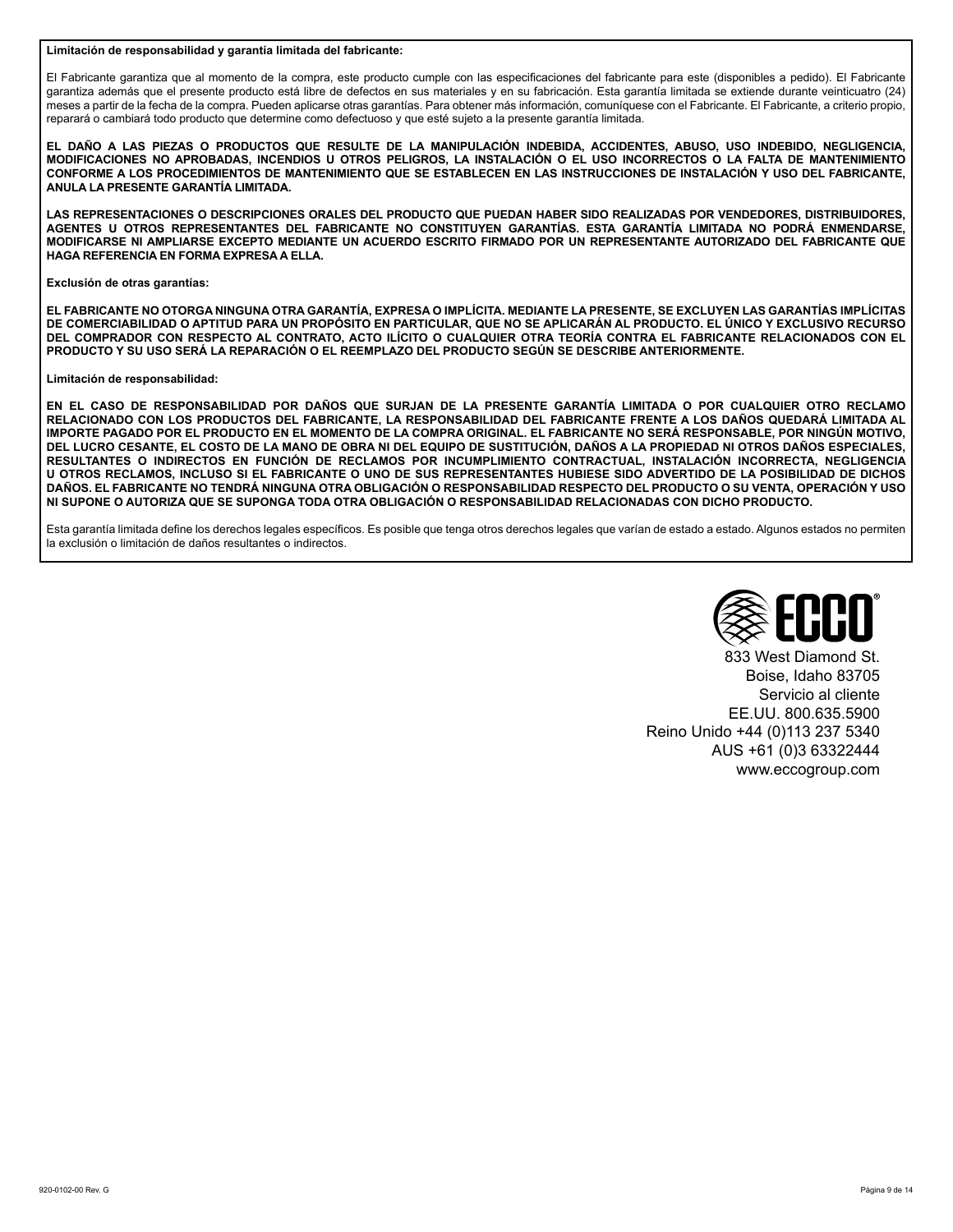## **Instructions d'installation et d'utilisation Balises à DEL de série 7100**

Les balises à DEL de la série 7160 – Reflex™ de ECCO offrent un rendement lumineux de haute intensité SAE Classe I avec un style moderne et des fonctionnalités haut de gamme. Les balises Reflex™ utilisent la technologie des catadioptres pour produire un signal d'avertissement puissant conforme à SAE Classe I/Titre 13 de Californie avec une lumière qui permet un fonctionnement en 12 à 24 V, 15 modes de clignotement, une commande d'intensité forte/faible et une capacité de synchonisation. Les balises Reflex™ offrent une longue vie utile sans entretien, une très faible intensité de courant électrique et une conception robuste et résistante aux vibrations.



IMPORTANT! Avant d'installer et d'utiliser l'unité, lisez l'ensemble des instructions. Installateur : ce manuel doit être remis à l'utilisateur final.

## **AVERTISSEMENT!**

**Le non-respect des recommandations d'installation ou d'utilisation du fabricant peut entraîner des dommages<br>Le non-respect des recommandations d'installation ou d'utilisation du fabricant peut entraîner des dommages matériels, de graves blessures et/ou votre mort et celle de ceux que vous cherchez à protéger!**

## **N'installez et/ou n'utilisez ce produit de sécurité que si vous avez lu et compris les informations de sécurité contenues dans ce manuel.**

- 1. Une bonne installation et une parfaite connaissance de l'utilisation, de l'entretien et de la maintenance des dispositifs d'avertissement d'urgence sont essentielles pour assurer votre sécurité et celle des personnes que vous essayez de protéger.
- 2. Faites preuve de prudence lorsque vous manipulez des connexions électriques.
- 3. Ce produit doit être correctement mis à la terre. Une mise à la terre inappropriée et/ou un court-circuitage des connexions électriques peuvent entraîner des arcs électriques de haute intensité qui peuvent, à leur tour, provoquer des blessures et/ou de graves dommages au véhicule, notamment des incendies.
- 4. Un placement et une installation appropriés sont indispensables au bon fonctionnement de ce dispositif d'avertissement. Installez ce produit pour que les performances de sortie du système soient maximisées et que les contrôles soient à portée de main du conducteur pour lui permettre d'utiliser le système sans quitter des yeux la zone de travail.
- 5. Pendant l'utilisation, il incombe au conducteur du véhicule de s'assurer que toutes les fonctions de ce produit sont parfaitement opérationnelles. Lors de l'utilisation, le conducteur du véhicule doit s'assurer que la projection du signal d'avertissement n'est pas bloquée par des composants du véhicule (p. ex., coffres ouverts ou portes de compartiment ouvertes), des personnes, des véhicules ou d'autres obstacles.
- 6. L'utilisation de ce dispositif ou de tout autre dispositif d'avertissement ne garantit pas que tous les conducteurs verront le signal d'avertissement ni qu'ils agiront en conséquence. Ne tenez jamais la priorité pour acquise. Vous êtes tenu de vous assurer que vous pourrez agir en toute sécurité avant de vous engager dans une intersection, conduire en sens inverse de la circulation, réagir à une vitesse élevée ou marcher sur des voies de circulation ou autour d'elles.
- 7. Cet équipement est conçu pour n'être utilisé que par du personnel autorisé. L'utilisateur est tenu de comprendre l'ensemble de lois concernant les dispositifs de signaux d'avertissement et de les respecter. L'utilisateur est donc tenu de vérifier toutes les réglementations et lois municipales, nationales et fédérales applicables. Le fabricant n'assume aucune responsabilité pour toute perte résultant de l'utilisation de ce dispositif d'avertissement.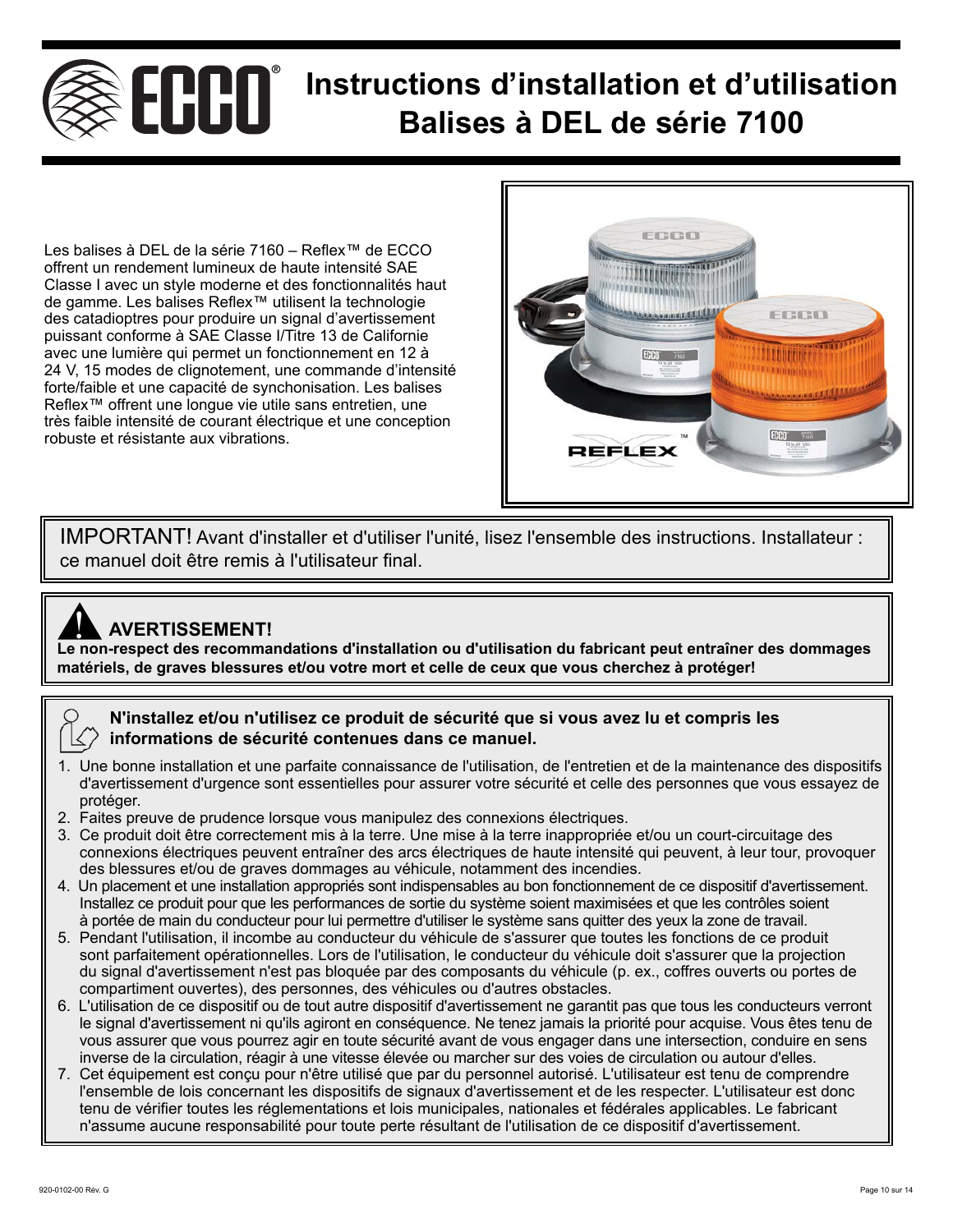#### **Caractéristiques techniques :**

|        | Dimensions: Permanente<br>V/Aimant | 6,5 po. dia. x 3,9 po. de haut<br>6,5 po. dia. x 4,7 po. de haut | Tension d'entrée :                                 | 12 à 24 VCC (9 à 32 V) |
|--------|------------------------------------|------------------------------------------------------------------|----------------------------------------------------|------------------------|
|        |                                    |                                                                  | Appel de courant :                                 | $2.0 A - Pic$          |
| Poids: | Permanente<br>V/Aimant             | env. 2.75 lb.<br>env. 3.8 lb.                                    |                                                    | 26.0 W - Maximum       |
|        |                                    |                                                                  | Temp. de fonctionnement<br>Plage de températures : | -30 °C à +50 °C        |

### **Installation et montage :**

**Important!** Cette unité est un outil de sécurité et doit être reliée à son propre point d'impulsion distinct muni d'un fusible pour assurer son fonctionnement continu au cas où un autre accessoire électrique tomberait en panne.

Sortez délicatement la balise et placez-la sur une surface plane. Assurez-vous que l'unité n'a pas été abîmée dans le transport et repérez toutes les pièces. Si vous repérez un dommage ou des pièces manquantes, contactez ECCO. N'utilisez pas de pièces cassées ou abîmées.



#### **Montage permanent :**

- 1. Sélectionnez une surface de montage plane pour installer la balise. La visibilité du clignotement et la facilité d'accès du câblage doivent être prises en compte
- dans la sélection de l'emplacement de montage. 2. En prenant le joint de la base comme modèle, marquez les trois emplacements des trous de montage (voir figure 1).
- 3. Percez les trous avec une perceuse de 7/32 po.
- 4. Un quatrième trou peut être percé pour l'accès aux câbles comme présenté sur la figure 1 ou les câbles peuvent passer à travers la fente de la base pour un accès externe.
- 5. Reliez les câbles d'alimentation comme indiqué dans la section sur le câblage (voir figure 3).

6. Installez la balise avec le matériel n° 10.

#### **Installation du tuyau :**

La base possède des filetages NPT femelles de 1 po. pour l'installation des tuyaux de la balise.



#### **Montage temporaire, montage à vide-magnétique :**

L'option de montage à vide magnétique inclut une ventouse sur le dessous de la balise, avec un aimant dans la ventouse pour un montage temporaire sécurisé. La balise doit être placée au centre du toit, à l'endroit où la courbure est la moins importante. Avant l'installation, assurez-vous que la surface de montage est propre et qu'il n'y a pas de débris sur la partie inférieure de la balise ou sur le toit du véhicule, ce qui pourrait réduire le pouvoir d'adhésion de l'aimant et de la ventouse. Évitez de faire glisser la balise lorsque vous l'installez ou que vous la retirez pour éviter de rayer la peinture du véhicule. Après sa mise en place, la balise doit fermement adhérer à la surface. Si l'unité glisse ou se déplace facilement, l'installation n'a pas été effectuée correctement. Pour relâcher le vide, soulevez la languette pour dégager l'air emprisonné (voir Figure 2). Afin de préserver l'ensemble de montage à vide magnétique, remettez la balise dans sa boîte lorsque vous ne l'utilisez pas. **Ne tentez pas de l'installer sur une surface couverte de glace.**

 **104 km/h (65 mph) lorsqu'il est mis en place au centre du toit en VERTISSEMENT! La vitesse maximale recommandée du véhicule pour une unités VERTISSEMENT!**<br>
La vitesse maximale recommandée du véhicule pour un<br>
utilisation en toute sécurité du modèle à montage à vide est de **acier d'un véhicule. Si vous roulez à des vitesses élevées, la balise pourrait se détacher du véhicule et endommager d'autres véhicules, et blesser voire tuer les passagers. Le montage à vide magnétique n'est pas destiné à être un montage permanent de la balise. L'unité à montage à vide magnétique doit être montée sur une surface magnétique lisse et plane (pas de fibres de verre, pas de toiture ondulée, etc.). Assurez-vous de garder l'aimant propre.**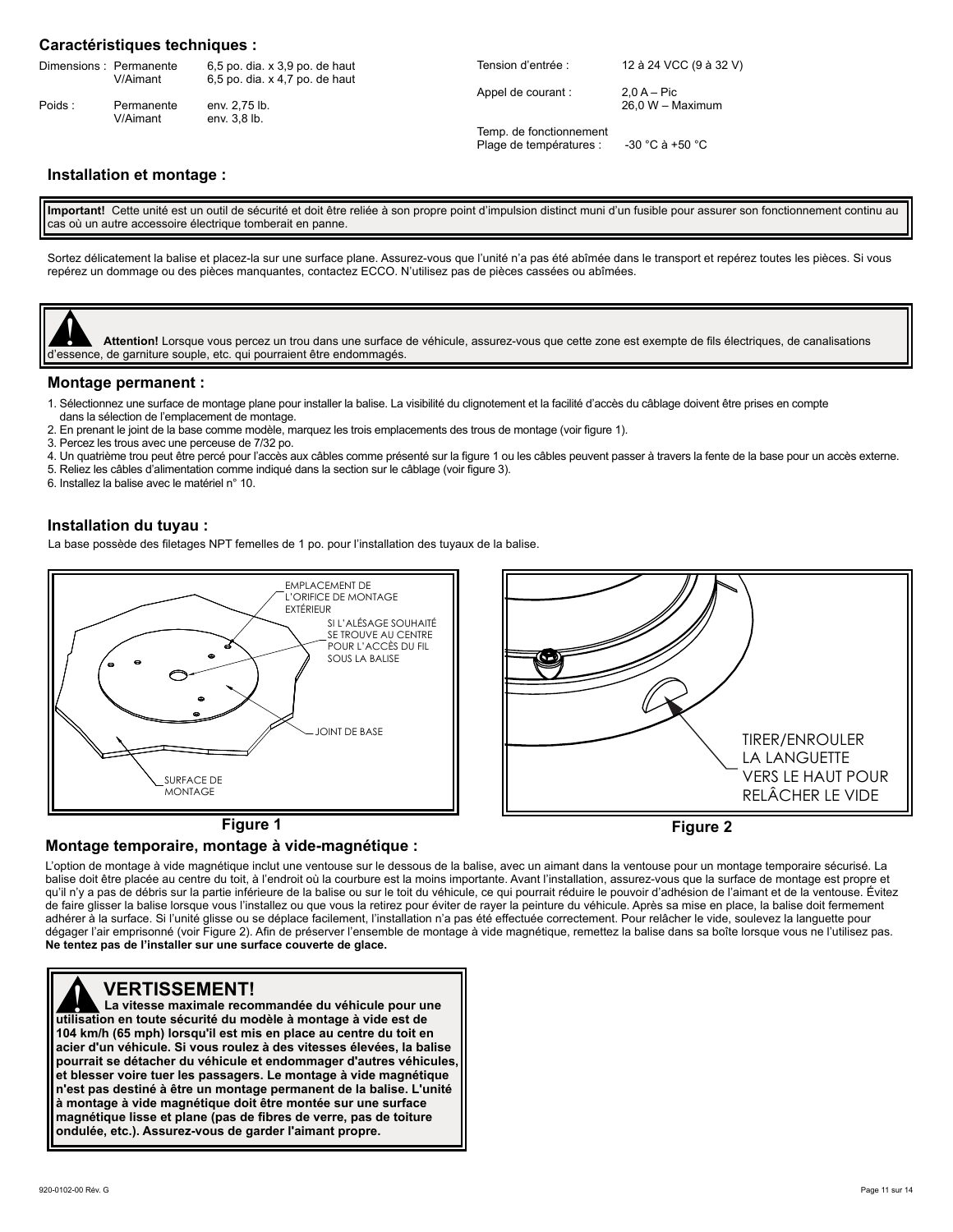#### **Important!** Coupez l'alimentation avant de procéder au câblage de la balise.

Le raccordement de cette configuration est tel que présenté dans la figure 3 ci-dessous. Tous les câblages doivent être d'un minimum de 18 AWG. La ligne positive doit disposer d'un fusible 5 ampères, tel que décrit. Il est possible d'employer un interrupteur pour contrôler la fonction d'allumage et d'arrêt.



#### **Figure 3**

#### Les fonctions de fils sont les suivantes :

| Fil noir:   | terre. Reliez-le à la borne négative de la batterie ou à un point<br>de châssis adapté.                                                                                                                                                                                                                                                                                                                                                                                                                              |
|-------------|----------------------------------------------------------------------------------------------------------------------------------------------------------------------------------------------------------------------------------------------------------------------------------------------------------------------------------------------------------------------------------------------------------------------------------------------------------------------------------------------------------------------|
| Fil rouge:  | alimentation. Passez à +12/24 V pour faire fonctionner le<br>clignotant. Doit être alimenté par le fusible, situé aussi près que<br>possible de la borne de la batterie.                                                                                                                                                                                                                                                                                                                                             |
| Fil jaune : | lot de modes de clignotement. Appliquez momentanément<br>$+12/24$ V                                                                                                                                                                                                                                                                                                                                                                                                                                                  |
|             | (< 1 s) pour alterner entre les modes de clignotement<br>disponibles (voir tableau). Si vous maintenez l'alimentation sur<br>ce fil pendant > 1 sec, le mode précédent sera sélectionné.                                                                                                                                                                                                                                                                                                                             |
| Fil bleu:   | fil sync. Reliez-le aux autres fils sync bleus des autres balises<br>7160 pour permettre la synchronisation des modes de<br>clignotements (voir remarques). Le fait de raccorder entre eux<br>les fils sync n'altère pas les modes de clignotement des balises<br>- cette action commande uniquement le minutage relatif des<br>modes de clignotement (voir remarques). Ce fil peut aussi être<br>relié à d'autres produits de synchronisation ECCO compatibles.<br>Si vous ne les utilisez pas, laissez-les isolés. |
| Fil orange: | avec un branchement à une alimentation positive, la sortie<br>lumineuse est atténuée de 50 %.                                                                                                                                                                                                                                                                                                                                                                                                                        |

#### **Modes de clignotement**

La balise de la série 7160 peut être configurée pour clignoter selon les modes suivants (dans l'ordre ci-dessous) en alimentant momentanément le fil jaune comme décrit dans le paragraphe consacré au câblage. La balise doit être alimentée par les fils noir et rouge pour permettre la sélection des modes.

| Tableau des modes de clignotement |                       |       |            |                             |          |  |
|-----------------------------------|-----------------------|-------|------------|-----------------------------|----------|--|
| Séquence                          | <b>Description</b>    | Phase | <b>FPM</b> | <b>SAE J845</b><br>Classe 1 | Titre 13 |  |
| $\mathbf{1}$ .                    | Fixe                  | S/O   | S/O        | S/O                         | S/O      |  |
| 2.                                | Titre 13 Seul         | A     | 65         | Oui                         | Oui      |  |
| 3.                                | Titre 13 Seul         | B     | 65         | Oui                         | Oui      |  |
| $\overline{4}$ .                  | Titre 13 Double       | A     | 65         | Oui                         | Oui      |  |
| 5.                                | Titre 13 Double       | B     | 65         | Oui                         | Oui      |  |
| 6.                                | Titre 13 Quad         | A     | 65         | Oui                         | Oui      |  |
| $\overline{7}$ .                  | Titre 13 Quad         | B     | 65         | Oui                         | Oui      |  |
| 8.                                | Double                | A     | 75         | Oui                         | S/O      |  |
| 9.                                | Double                | B     | 75         | Oui                         | S/O      |  |
| 10.                               | Double rapide         | A     | 130        | S/O                         | S/O      |  |
| 11.                               | Double rapide         | B     | 130        | S/O                         | S/O      |  |
| 12.                               | Quad                  | A     | 75         | Oui                         | S/O      |  |
| 13.                               | Quad                  | B     | 75         | Oui                         | S/O      |  |
| 14.                               | Quintuple en attente  | A     | 75         | Oui                         | S/O      |  |
| 15.                               | Quintuple en attente  | B     | 75         | Oui                         | S/O      |  |
| 16.                               | Rafale                | A     | 75         | Oui                         | S/O      |  |
| 17.                               | Rafale                | B     | 75         | Oui                         | S/O      |  |
| 18.                               | <b>Rotation lente</b> | S/O   | 75         | S/O                         | S/O      |  |
| 19.                               | Rotation rapide       | S/O   | 120        | S/O                         | S/O      |  |
| 20.                               | Rotation ondulée      | S/O   | 70         | S/O                         | S/O      |  |
| 21.                               | Rotation/guad         | S/O   | 150/75     | S/O                         | S/O      |  |
| 22.                               | Graduel               | S/O   | S/O        | S/O                         | S/O      |  |
| 23.                               | Aléatoire             | S/O   | N/S        | S/O                         | S/O      |  |

#### Changement des modes de clignotement pour les balises à montage à vide : utilisez le commutateur momentané de la fiche allume-cigare.

#### **Remarques sur la synchronisation et la phase :**

Les phases A et B de chaque mode de clignotement du tableau désignent le minutage relatif entre les balises raccordées dans une installation de synchronisation. Pour fonctionner simultanément, chaque balise doit être réglée sur la même phase (A + A ou B+ B); pour fonctionner de manière alternative, les balises doivent être réglées sur la phase opposée (A + B ou B + A).

Pour simplifier la configuration d'une installation synchronisée, le processus suivant est recommandé :

1. Déterminez le mode de clignotement souhaité pour chaque balise et réglez chaque unité individuellement (sans raccorder les fils BLEUS les uns aux autres) pour éviter toute confusion. Il est aussi fortement recommandé d'utiliser le même mode de clignotement sur toutes les unités pour produire le

mode d'avertissement le plus efficace possible. 2. Raccordez les fils BLEUS (SYNC) les uns aux autres et vérifiez si les balises clignotent comme prévu de manière synchronisée. Si le mode d'un module semble incorrect, vous pouvez utiliser le fil JAUNE (LOT DE MODES) pour aller vers l'avant ou vers l'arrière sur cette balise individuelle jusqu'à ce que le bon mode soit sélectionné. Remarque : Ceci ne changera que le mode de cette balise et n'affectera pas les autres unités reliées au fil BLEU (SYNC).

3. La synchronisation n'est pas possible avec les balises à aimants et les balises à montage à vide.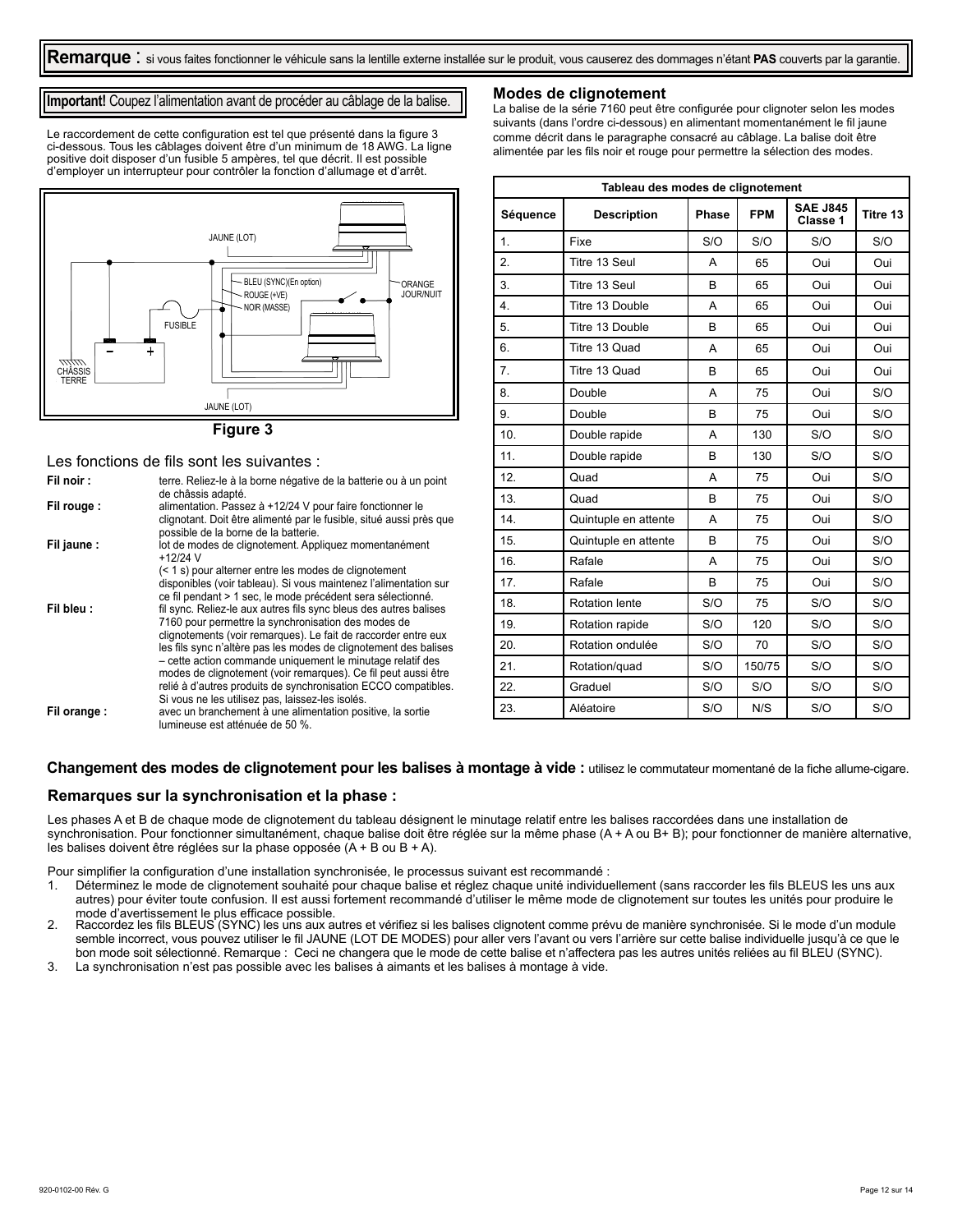#### **Titre 13. Véhicules motorisés Division 2. Service de Patrouille des Autoroutes de Californie Chapitre 2. Équipement lumineux Article 7. Exigences de montage**

#### **§685. Installation et entretien.**

L'équipement lumineux doit être fixé correctement sur une partie rigide du véhicule afin d'empêcher la vibration perceptible du faisceau et doit être maintenu avec une visée correcte lorsque le véhicule est immobilisé et en mouvement. Aucun équipement lumineux, sauf permission contraire, ne peut être fixé de manière à ce qu'une partie du véhicule, de la charge ou de l'équipement du véhicule interfère avec la distribution de la lumière ou en diminue l'intensité dans les angles d'essais photométriques à moins qu'un dispositif supplémentaire soit installé de sorte que l'ensemble des deux dispositifs respecte ces exigences. Les hauteurs de montage sont mesurées depuis le centre de la lampe ou du réflecteur jusqu'à la surface plane sur laquelle le véhicule se tient lorsqu'il est déchargé.

**Remarque :**

**Autorité citée : section 26103, Vehicle Code. Référence : sections 24012 et 26103, Vehicle Code.**

#### **§686. Montage de dispositifs de rechange.**

Les lampes de rechange possédant des marquages d'orientation tels que « top » (haut) doivent être montées conformément à ces marquages. Les unités optiques scellées et semi-scellées doivent être installées de sorte que les lettres de la lentille soient orientées vers le haut. Les catadioptres avant et arrière doivent être fixés correctement sur une surface rigide du véhicule, le plan de la lentille étant perpendiculaire à la chaussée et parallèle à l'essieu arrière. Les catadioptres latéraux doivent être fixés de sorte que la face de la lentille soit perpendiculaire à la chaussée et parallèle aux roues arrière. Les dispositifs de rechange avec des boîtiers non réglables doivent être fixés de sorte que la base soit sur une surface horizontale ou verticale, selon ce qui est le plus approprié, sauf si des instructions de montage différentes sont fournies avec lesdits dispositifs au moment de la vente.

**Remarque :**

#### **Autorité citée : section 26103, Vehicle Code. Référence : sections 24012 et 26103, Vehicle Code.**

#### **§687. Montage de dispositifs d'origine.**

Les lampes et les catadioptres d'origine conçus pour un modèle de véhicule particulier et installés sur un autre véhicule doivent être fixés au même angle que sur le véhicule pour lequel ils ont été conçus. Ils ne nécessitent pas d'être fixés à la même hauteur ou au même espacement latéral que sur le véhicule d'origine, mais ils doivent respecter les limites de hauteur et d'emplacement appropriées indiquées dans le présent titre et dans le Vehicle Code. **Remarque :**

**Autorité citée : section 26103, Vehicle Code. Référence : sections 24012 et 26103, Vehicle Code.**

#### **§700. Feux de détresse.**

Les feux de détresse avant requis, autres que les feux de détresse des bus scolaires, doivent être fixés de sorte que l'ensemble de la surface projetée de la lentille soit visible au niveau des yeux de tous les conducteurs des autres véhicules à des angles compris entre 45 degrés à gauche et 45 degrés à droite à l'avant du véhicule. Si la lumière entre ces angles requis est bloquée par le véhicule ou par tout objet considérable sur le véhicule, un feu de détresse supplémentaire doit être fixé dans l'angle bloqué. Les feux de détresse peuvent être montés à n'importe quelle hauteur.

**Remarque :**

**Autorité citée : section 26103, Vehicle Code. Référence : sections 24012 et 26103, Vehicle Code.**